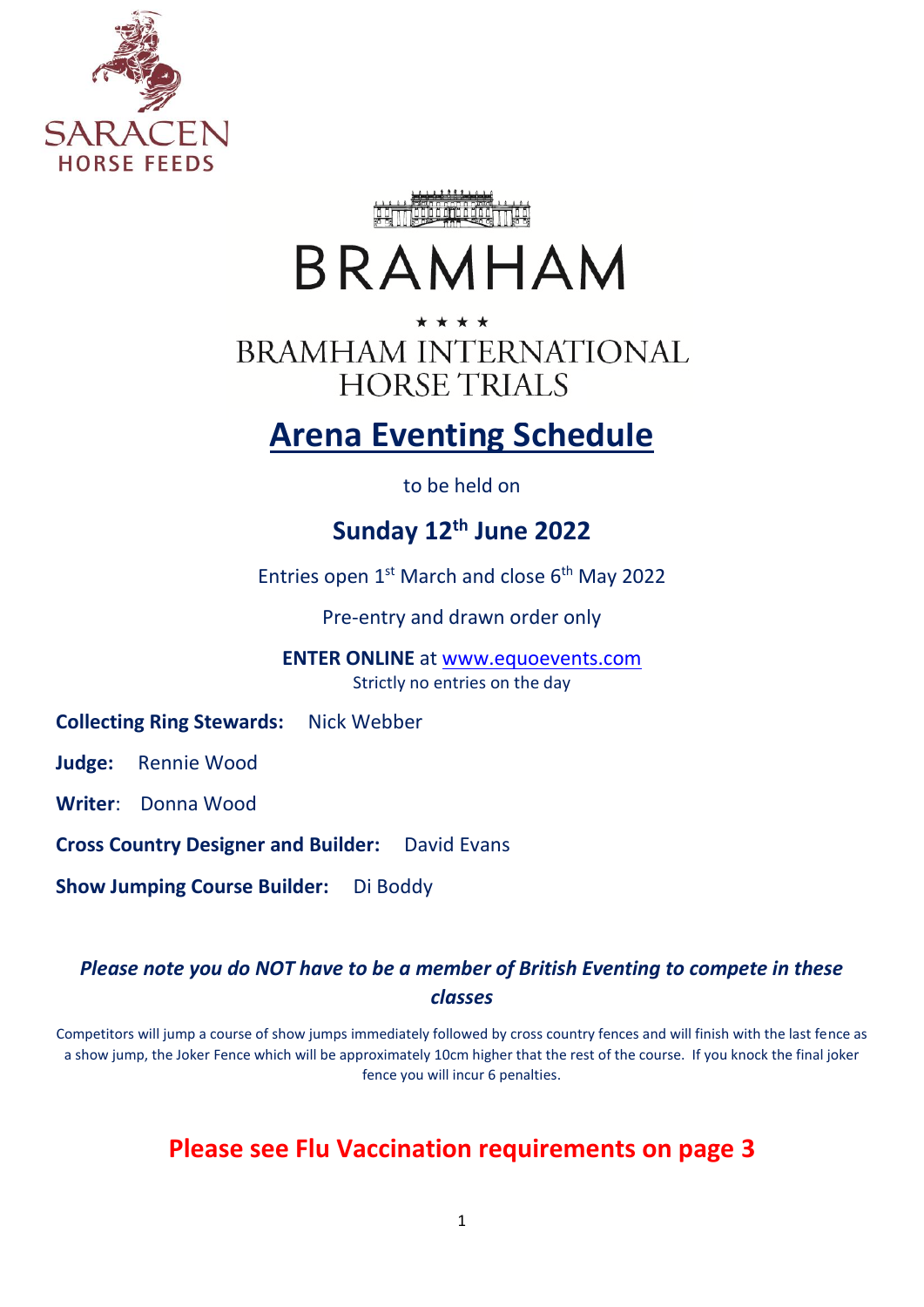

# **BRAMHAM BRAMHAM INTERNATIONAL HORSE TRIALS**

## **Penalties are as follows:**

|                                             | <b>Show Jumping</b> | <b>Cross Country</b> |
|---------------------------------------------|---------------------|----------------------|
| First disobedience                          | 4 penalties         | 20 penalties         |
| Second disobedience at same fence           | 8 penalties         | 40 penalties         |
| Third disobedience                          | Elimination         | Elimination          |
| Knock down of obstacle                      | 4 penalties         | N/A                  |
| Knock of Final Joker Fence                  | 6 penalties         | N/A                  |
| <b>Fall of Horse</b>                        | Elimination         | Elimination          |
| <b>Fall of Rider</b>                        | Elimination         | Elimination          |
| Every commenced second over<br>optimum time | 0.4 penalties       | 0.4 penalties        |
| Exceeding time limit *                      | Elimination         | Elimination          |
| <b>Error of Course</b>                      | Elimination         | Elimination          |
| Retaking obstacle already jumped            | Elimination         | Elimination          |

\*Time allowed is twice the optimum time

**This competition is run under Bramham International Horse Trials Rules. Each competitor is responsible for ensuring that they are conversant with these and the following**

- 1. Horse/rider combinations must have completed two events already this season (i.e. Affiliated or unaffiliated BE, Arena Eventing or Show Cross)
- 2. Competitors must be at least 13 years of age
- 3. No horse or rider may compete more than once in each arena eventing class. Horse/rider must not have competed at either CIC2\*, CCI2\* or higher in the 2021/2022 seasons.
- 4. All hats must be PAS 015 1998 or 2011 or VG1 01.040 2014-12 standard with a BSO Kitemark or Inspec IC Mark, or a similar standard helmet. A BETA approved and appropriately labelled Level 3 Body Protector with the year 2009 or after MUST BE WORN.
- 5. Cross country colours should be worn. No jewellery, watches or stopwatches allowed. No electronic recording devices are permitted on horse or rider.
- 6. Tack and Saddlery must comply with British Eventing regulations.
- 7. Paper Numbers will be provided **please bring your own number bibs**
- 8. If a rider has a fall from their horse they must be seen by one of the designated medical staff.
- 9. The judges' decision is final. They may disqualify riders at any stage for dangerous riding, inappropriate behaviour or language, abuse of officials, misuse of whip or spurs, ill treatment of the horse or if in their opinion the horse is lame, sick or unfit to compete.
- 10. Horses must be 5 years of age to compete and at least 137cm to compete in the 90cm and at least 142 cm in 100cm class.
- 11. This is an unaffiliated event
- 12. There will be a drawn order and approximate start times will be given in advance of the day, the course will be open for walking shortly before the class starts and Friday evening
- 13. The winner will be the competitor with the lowest number of penalties. In the event of a tie, the winner will be the one closest to, but under the optimum time with a clear round